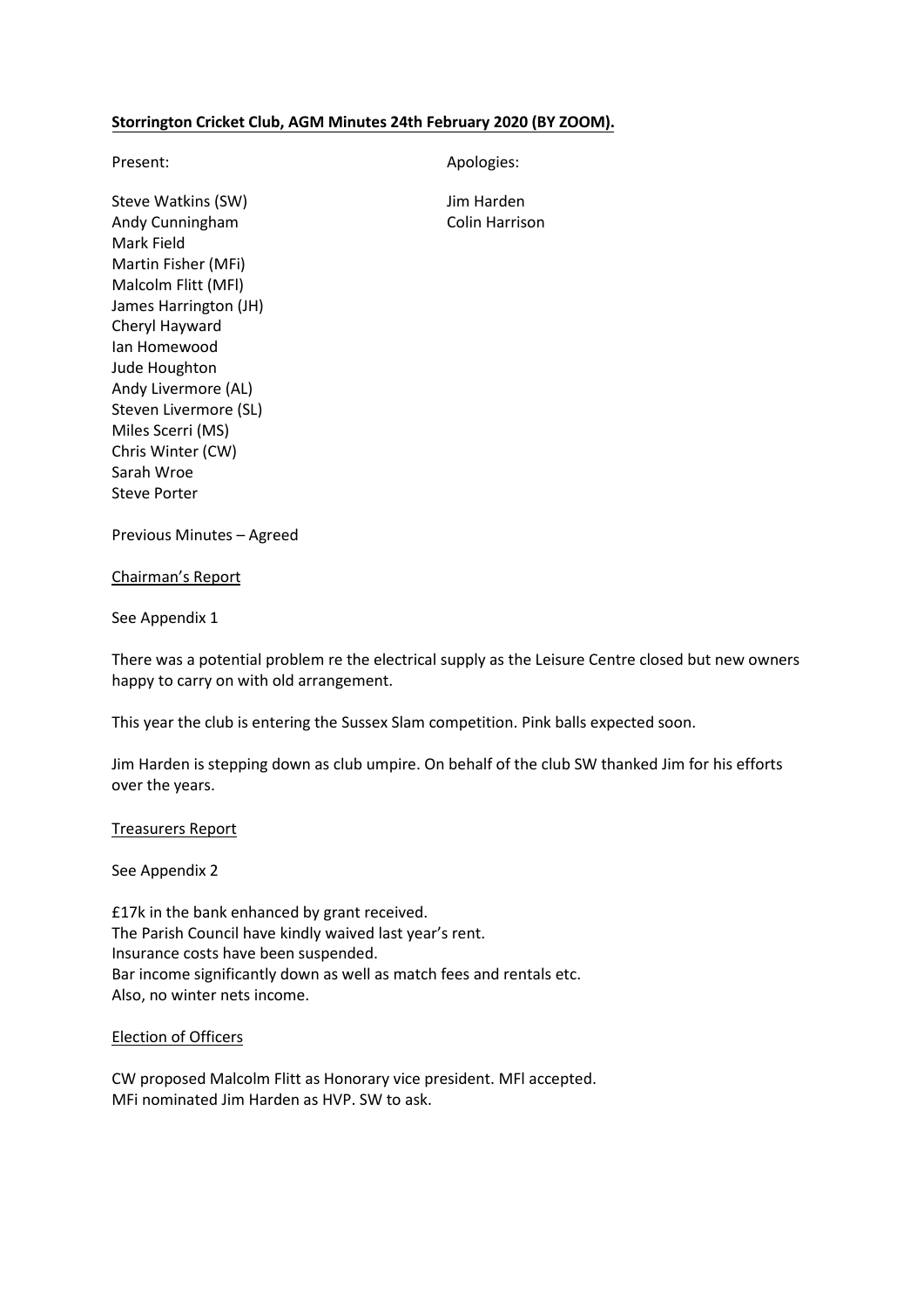The following were confirmed:

President: Chris Winter continues. Honorary Vice presidents: Vice Presidents as before to continue. Chairman: Steve Watkins continues. Vice Chairman: Martin Fisher continues. Secretary: Steve Porter continues. Treasurer: Jude Houghton continues. Welfare officer: Cheryl Hayward newly elected. 1<sup>st</sup> XI Captain: Ian Homewood continues. Vice-Captain: Steven Livermore continues. Colts manager: Martin Fisher continues. Colts rep: James Harrington continues. Ground Representative: Colin Harrison continues

Subscriptions & Match Fees

2021 fees confirmed as:

£50 sub & £5 match fee or no sub and a £10 match fee. Evening match fee TBC. Sunday match fee £10 adult, £5 junior. Non-Playing Sub £15, £20 for a couple. Cygnets £40 for one child and £50 for two (includes parents as social members).

## A.O.B.

SW arranging Sunday fixtures for the development team.

MS asked are we advertising for a new umpire? SW saw no problem trying this.

MFi asked if there was any interest in using the indoor nets or going straight to the outdoor net.

SL said outdoor net is best.

Practice night for outdoor night TBC.

MFi confirmed Colts practice nights staying as Friday nights from 6pm.

All stars on a Sunday morning.

Girls squad to practice on a Friday night all ages invited.

The formation of a girls squad is seen as a very positive addition to the club.

CW asked if the website is up to date. JH said it will be soon.

MS asked if the club would consider buying a sight screen.

SW said a permanent one is subject to vandalism but a portable one could be an option. SW to look at ball sponsorship.

MFi requested an update from JH re the asked new kit on the website including 20/20 kit.

JH confirmed that the kit is live but maybe  $1<sup>st</sup>$  team purchases should wait a bit as sponsorship is being sought.

AL asked if old kit could be separately branded with sponsor details. JH saw no reason why not but will confirm.

SW closed the meeting and thanked everyone for attending and hoped for a successful season ahead.

Next AGM

2021 AGM TBC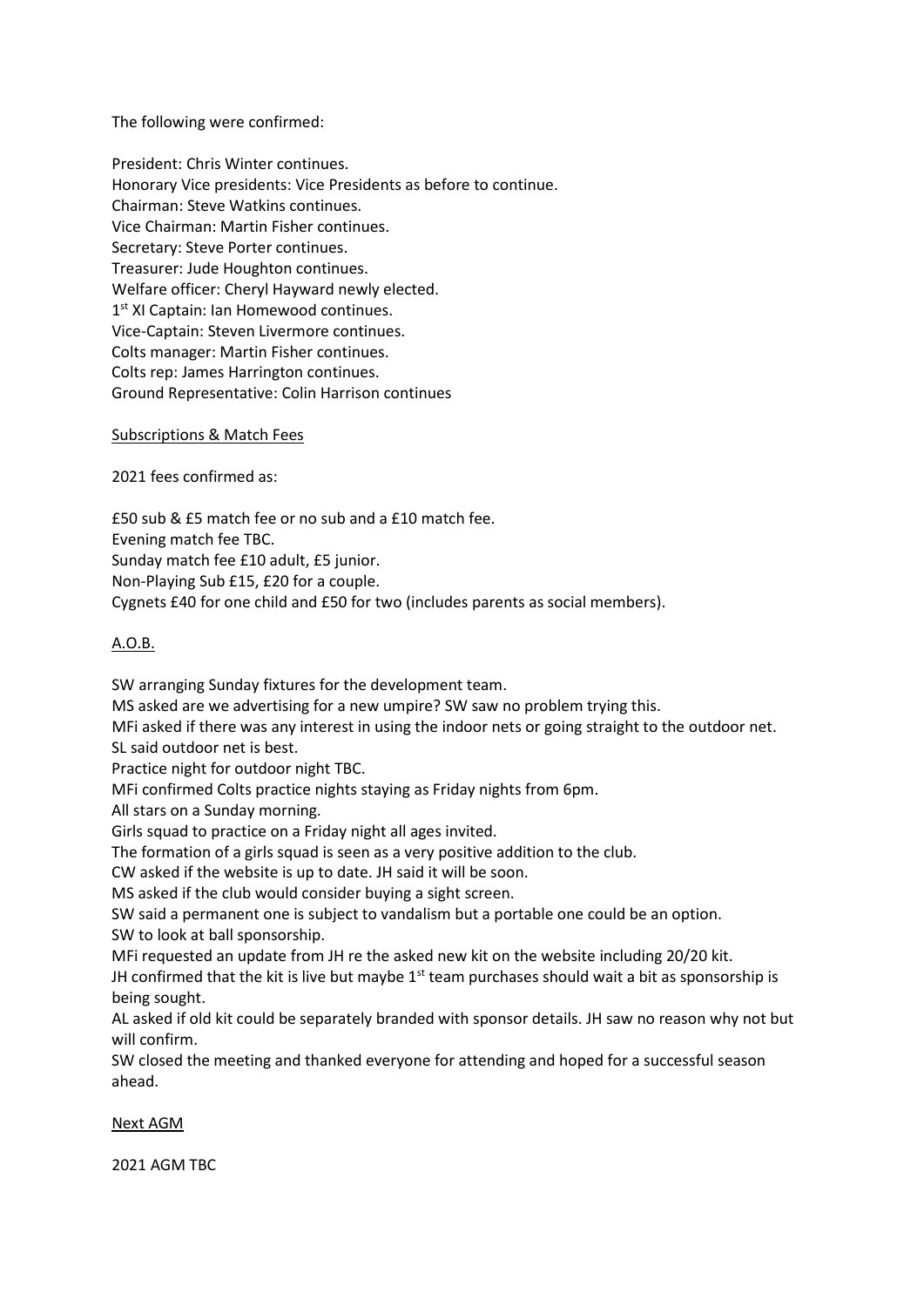# **APPENDIX 1 SCC Chairman's Report Season 2020**

Not surprisingly there is not quite so much to say about last season but a few things did happen, so here is a brief summary of what did or, perhaps more significantly, did not take place.

Firstly the grand opening of our new outdoor net facility had to be cancelled which was a great disappointment since we had many people planning to join us that day as a way of thanking all those who had made it possible.

After much delay and debate, the League cricket season was eventually cancelled and indeed no organised cricket or training took place at adult or junior level for a while. However, thanks to a Boris moment, we were suddenly able to pack in some matches in the latter part of the summer. The senior team played in what was called the August Cup, which was really just a number of 'friendly' 40 over matches. We started well winning a couple of games but then tailed off. The Development team also managed a few games which were thoroughly enjoyable and produced some excellent individual performances.

We said farewell to Malcolm Flitt, a long-term player and supporter of the Club who moved to Wales for personal reasons in 2020. Malcolm had great contacts at Sussex cricket, was instrumental in our fundraising efforts for the new net facility and so we thank him for everything he did for the Club. Sadly, more recently another Club stalwart, Colin Williams, passed away and we will miss his uplifting presence as part of the old boys supporters group who kept 'H' on his toes behind the bar.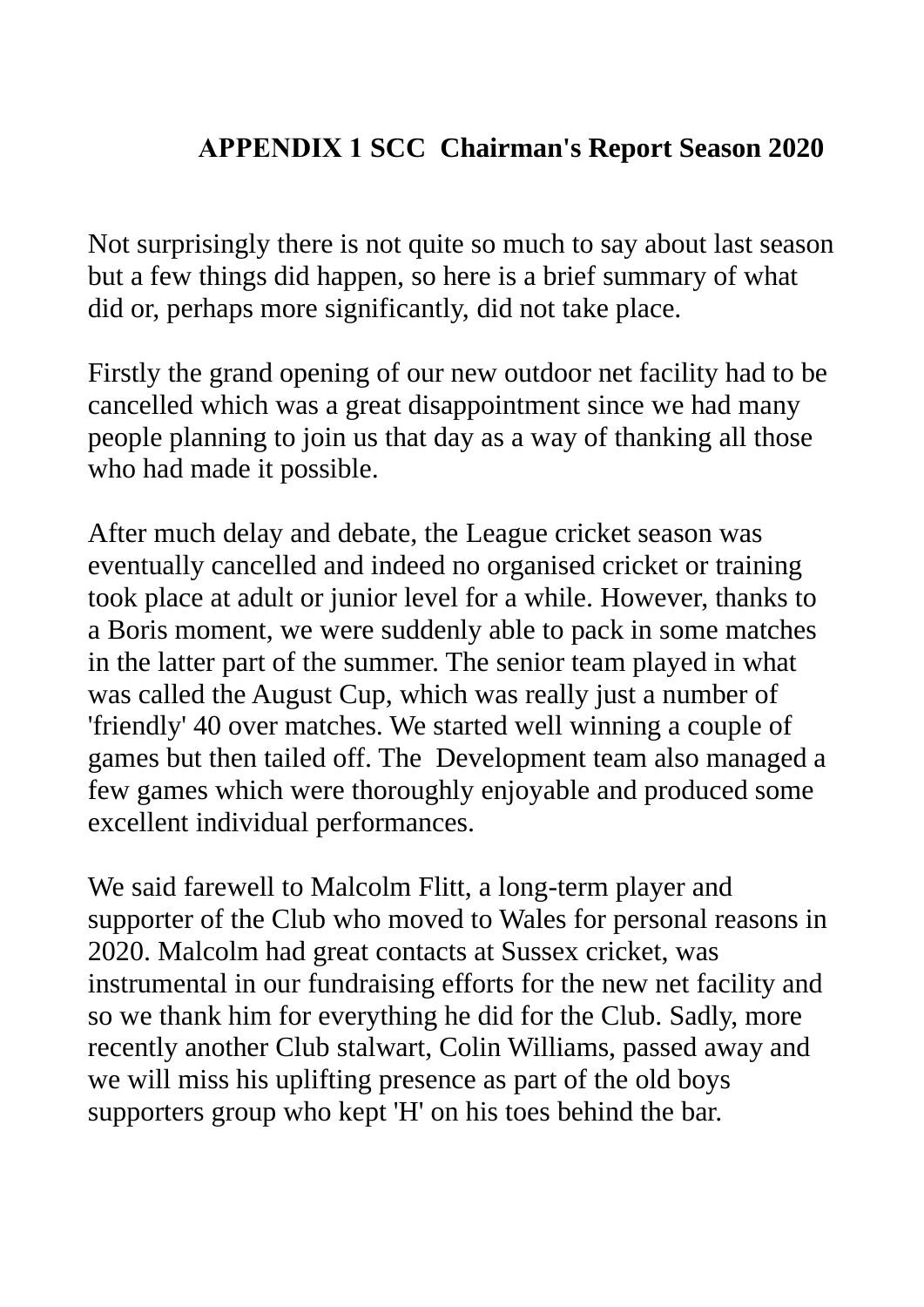In recent months many of you will be aware of several incidents of serious vandalism taking place which has affected the Club, Leisure Centre and surrounding area. Several thousands of pounds of damage has been caused, including 2 large front windows of the pavilion which being smashed by a large rock and a smaller window being broken. The authorities are actively trying to address these extremely worrying incidents and the Club is considering if additional security may be needed to protect the outdoor net area.

On a more positive note, a local charitable organisation has kindly agreed to fund an 'honours board' dedicated to one of their former members who was a vice president of the club many years ago. We hope to have the board in place shortly and so you can look forward to seeing the names of players who scored a century or took 5 wickets in 2020!

So we await the 2021 season in the hope that we can get back to as near normal activities as possible, but of course we will have to see how things evolve on the COVID front. Our preparations for both adult and junior cricket are well under way, including a new initiative for the Club to start a girls section. Our plan is also to run All Stars, Dynamos, several Cygnets teams, SCL Saturday side and various Sunday fixtures for our popular Development team games. This will be in addition to training sessions for all the various elements of the Club and it will be nice to enjoy those balmy Friday evenings, with bar open and the odd bbq to boot.

Very best wishes,

Steve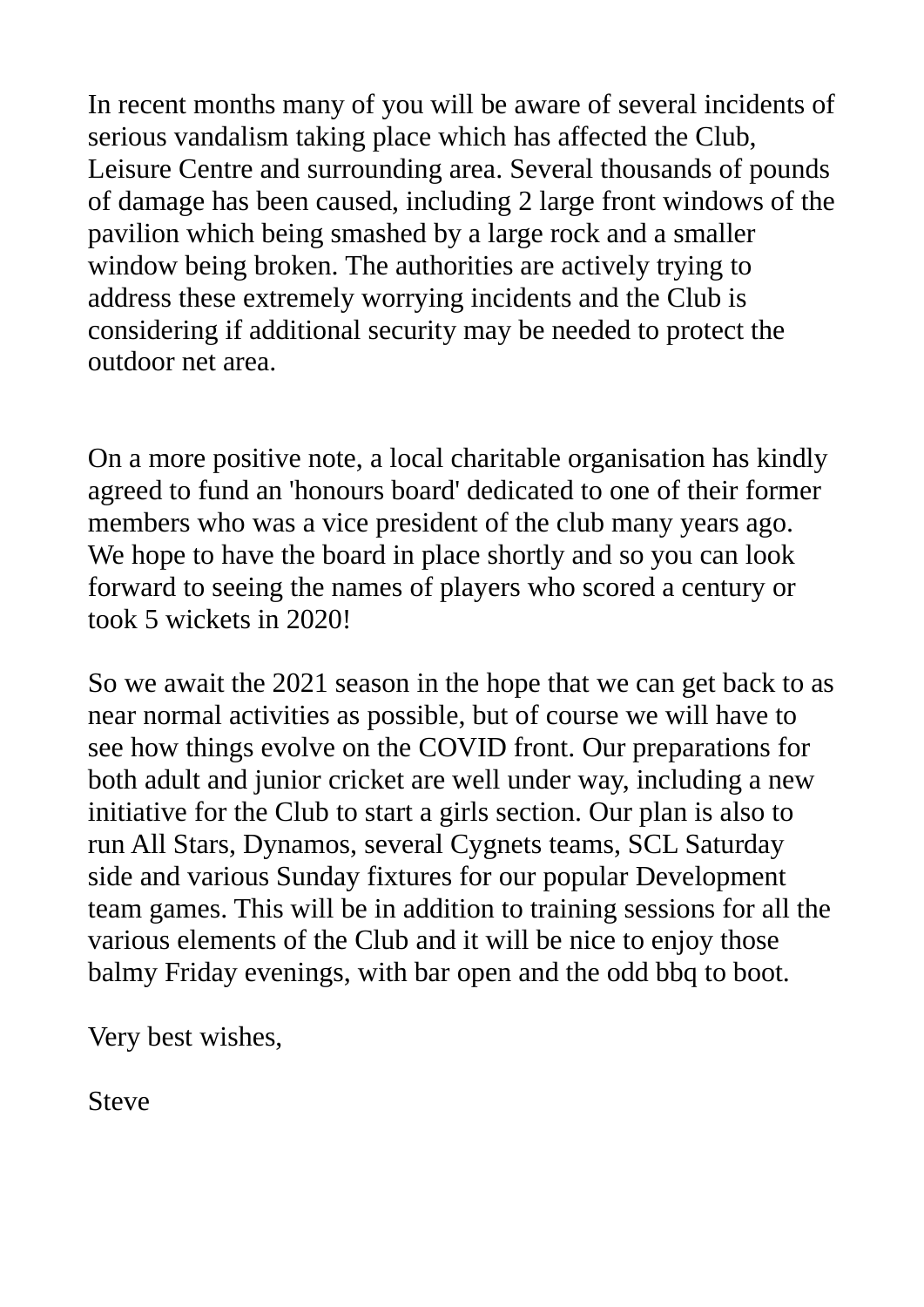| <b>STORRINGTON CRICKET CLUB - Financial Statements for the year ended 30 SEPTEMBER 2020</b> |          |               |          |                    |  |
|---------------------------------------------------------------------------------------------|----------|---------------|----------|--------------------|--|
| <b>INCOME AND EXPENDITURE ACCOUNT - GENERAL FUND</b>                                        |          |               |          |                    |  |
|                                                                                             | 2019/20  |               | 2018/19  |                    |  |
| <b>INCOME</b>                                                                               | £        | £             | £        | £                  |  |
| <b>Bar Sales</b>                                                                            |          |               |          |                    |  |
| <b>Subs &amp; Donations</b>                                                                 |          | 935.37        |          | 4,505.20           |  |
| Match Fees & Indoor Nets                                                                    |          | 1,182.03      |          | 1,783.91           |  |
| Shirts/caps                                                                                 |          | 435.00        |          | 1,160.00           |  |
| <b>Catering/Dinners</b>                                                                     |          | 10.00<br>0.00 |          | 0.00               |  |
| Sponsorship                                                                                 |          | 30.00         |          | 1,042.62<br>710.00 |  |
| <b>Fund Raising-Other</b>                                                                   |          | 325.79        |          | 13,454.81          |  |
| Hire of Pavilion & Ground                                                                   |          | 0.00          |          | 1,257.50           |  |
| Cygnets                                                                                     |          | 0.00          |          | 616.98             |  |
| <b>Winter Nets</b>                                                                          |          | 735.00        |          | 0.00               |  |
| Other income - Grants received                                                              |          | 16,380.00     |          | 0.00               |  |
| <b>Bank interest received</b>                                                               |          | 7.08          |          | 58.05              |  |
|                                                                                             |          | 20,040.27     |          | 24,589.07          |  |
| <b>EXPENDITURE</b>                                                                          |          |               |          |                    |  |
| <b>Bar Purchases</b>                                                                        | 528.30   |               | 1,673.81 |                    |  |
| Subs to Associations etc                                                                    | 0.00     |               | 230.00   |                    |  |
| Catering                                                                                    | 0.00     |               | 428.34   |                    |  |
| <b>Fund Raising costs</b>                                                                   | 73.88    |               | 77.00    |                    |  |
| Insurance                                                                                   | 1,408.65 |               | 444.95   |                    |  |
| <b>Property rates</b>                                                                       | 0.00     |               | 0.00     |                    |  |
| <b>Water rates</b>                                                                          | 0.00     |               | 95.00    |                    |  |
| Rent                                                                                        | 600.00   |               | 1,200.00 |                    |  |
| Electricity                                                                                 | 0.00     |               | 0.00     |                    |  |
| Printing, stationery & postage                                                              | 7.32     |               | 61.20    |                    |  |
| Ground Equipment & Maintenance                                                              | 1,461.28 |               | 1,583.13 |                    |  |
| <b>Cricket Kit &amp; Balls</b>                                                              | 201.66   |               | 221.40   |                    |  |
| <b>Indoor Nets Hire</b>                                                                     | 459.99   |               | 0.00     |                    |  |
| <b>Pavillion Repairs</b>                                                                    | 0.00     |               | 104.26   |                    |  |
| Club Dinner & League Dinners                                                                | 0.00     |               | 1,210.48 |                    |  |
| <b>Cygnet costs</b>                                                                         | 0.00     |               | 1,233.19 |                    |  |
| <b>Miscellaneous</b>                                                                        | 1,423.17 |               | 322.57   |                    |  |
| <b>Premises Licence</b>                                                                     | 70.00    |               | 70.00    |                    |  |
| Legal fees                                                                                  | 0.00     |               | 0.00     |                    |  |
| White goods                                                                                 | 0.00     |               | 937.43   |                    |  |
| Depreciation                                                                                | 4,431.00 |               | 0.00     |                    |  |
|                                                                                             |          | 10,665.25     |          | 9,892.76           |  |
| PLAYING SURPLUS/(DEFICIT)                                                                   |          | 9,375.02      |          | 14,696.31          |  |

Surplus/(Deficit) to/(from) General Fund 9,375.02 14,696.31